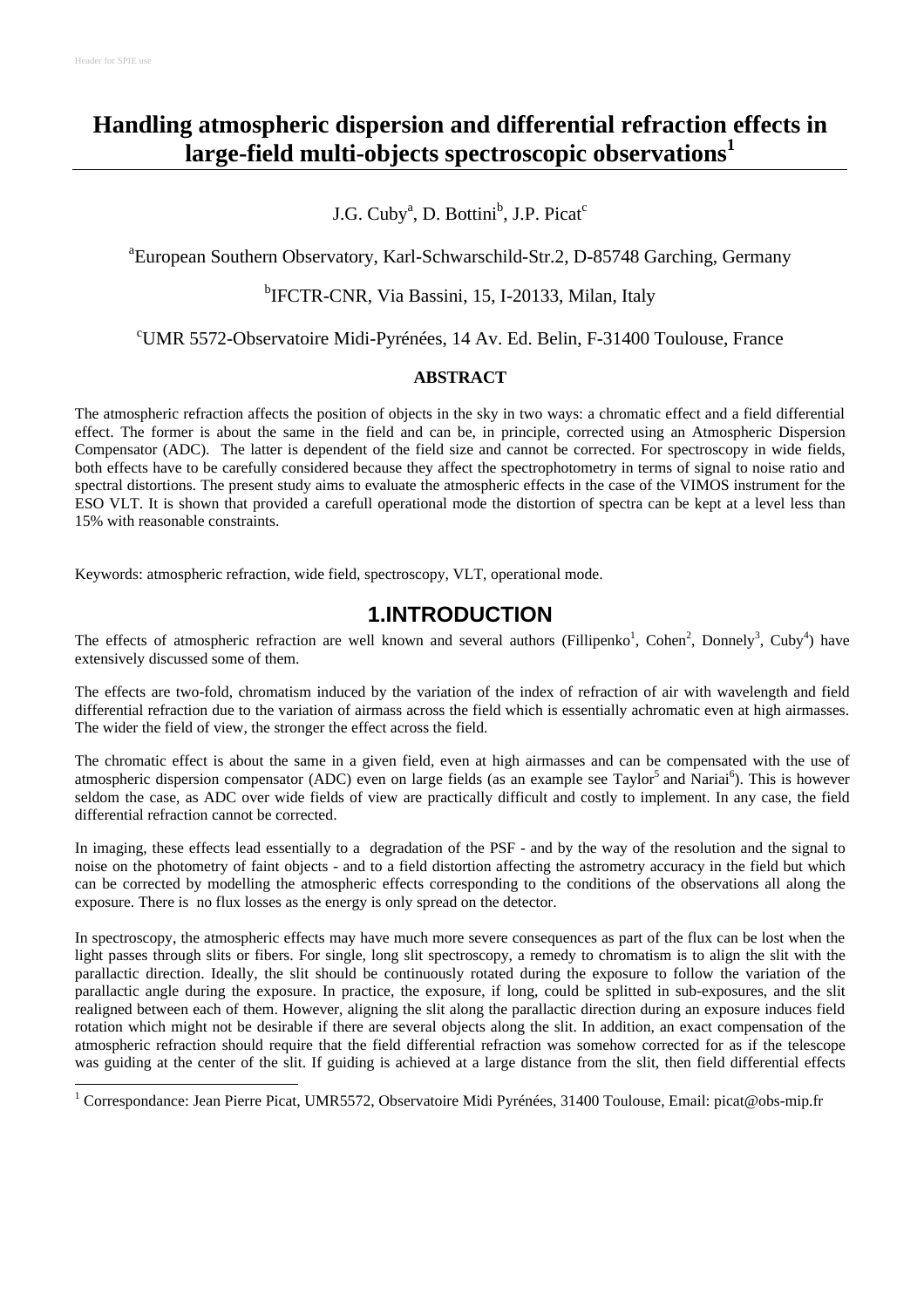between the slit and the guiding position are added, at the slit level, to the chromatism effects. With such a correction, the flux entering the slit (at all wavelengths) can be kept very close to the optimum and again, the result is some loss in S/N due to the flux spread on more pixels along the slit.

In multi-object spectroscopy over wide fields, the two effects cannot be independently corrected and the only alternative left is to optimize observation conditions so as to minimize the flux losses. With circular apertures like fibers or holes drilled in a mask, a way is to optimize the position of each aperture on the object e.g. compensating the field differential refraction at mid-exposure. With fiber positioning robots, the fibers can even be repositioned from time to time to track the field differential refraction. In any event, this represents some operational constraints which are unavoidable if the best performances are sought for. There is no way to compensate for the chromatic elongation of the images due to the atmospheric dispersion except by using some kind of image slicers with entrance aperture large enough (Baudrand<sup>7</sup>).

With multi-slit spectroscopy, the situation is somehow the opposite as, if the slits can be cut in a mask to be aligned with the direction of the dispersion at e.g. mid-exposure, nothing can be done for compensating for the field differential refraction unless at the expense of a very difficult operational approach. Unlike long slit spectroscopy, it is impossible to align all the slits on the parallactic direction e.g. at mid exposure because of the field rotation which would put most of the objects out of the slits.

This paper investigates the impact of the atmospheric effects for an ESO VLT instrument, VIMOS, to be operated by the year 2000 at Paranal in Chile. This instrument is described in these proceedings (Le Fevre<sup>8</sup>), and consists in a four quadrant spectro imager covering the 370- 1000 nm range. Each quadrant has a field of view of 7'x7', with a central dead cross of 2' x 2' between quadrants. Multi-object spectroscopy is done with masks which are inserted in cabinets manually placed at the instrument focal plane.

We have carried out a detailed analysis of the atmospheric effects, and demonstrate that, provided special care is given in the operational procedures and scheduling of the observations, the flux losses and the spectrophotometric distortions can be kept below a 10 - 20 % level even at moderately high airmasses. To illustrate these results, section 2 presents the field differential effects over the VIMOS field of view (16' x 16' in total) and section 3 deals with the chromatic dispersion. In section 4, we present the computation of the spectrophotometric losses in a variety of cases; conclusions and some recipes are given in section 5.

## **2.Field differential refraction: monochromatic effects**

As already mentioned, field differential refraction occurs irrespective of the wavelength and is a pure geometrical effect across the field. It is interesting to discuss this effect alone as it can be dominant over chromatic effect in the red spectral range at low spectral resolution or at high spectral resolution with a small wavelength intervall.

Because of the operational mode of an instrument like VIMOS, we have to make sure that the object positions derived from a preliminary image of the field (on VIMOS or an other imaging facility) are valid for cutting the masks. Since the imaging and spectroscopic exposures may be taken at totally different hour angles, the positions of slits simply derived from the preliminary image might be slightly off the optimum positions on the objects at the time of the spectroscopic exposures. Also, because during the exposure itself, the objects are distorted and shifted, it is interesting to determine the optimum positionning of objects on the slits at the start of the exposure (for accurate pointing of the telescope).

This section quantifies the amplitude of the field differential refraction with the following parameters:

- The site location which in our case is Paranal at a latitude -24.62°

- The atmospheric parameters controlling the index of the air: temperature, pressure, water vapor content etc. We assume for Paranal a 10°C average temperature at an altitude 2665m. Note that if the first order variation of the atmospheric refraction with temperature is relatively important and may affect the absolute astrometry of the objects, the field differential displacements induced by a temperature variation are totally negligible in the field.

- The declination of the field, and the hour angle at the beginning and at the end of the observation. Depending on these two parameters, field differential refraction may induce field rotation superimposed to pure distortion. Field rotation can be compensated for by the Telescope Control System (at least in the case of an Alt-Az mount), and we assume that this is the case in the following. The description of the compensation of field rotation with declination is described by Wallace<sup>9</sup>

- The field of view.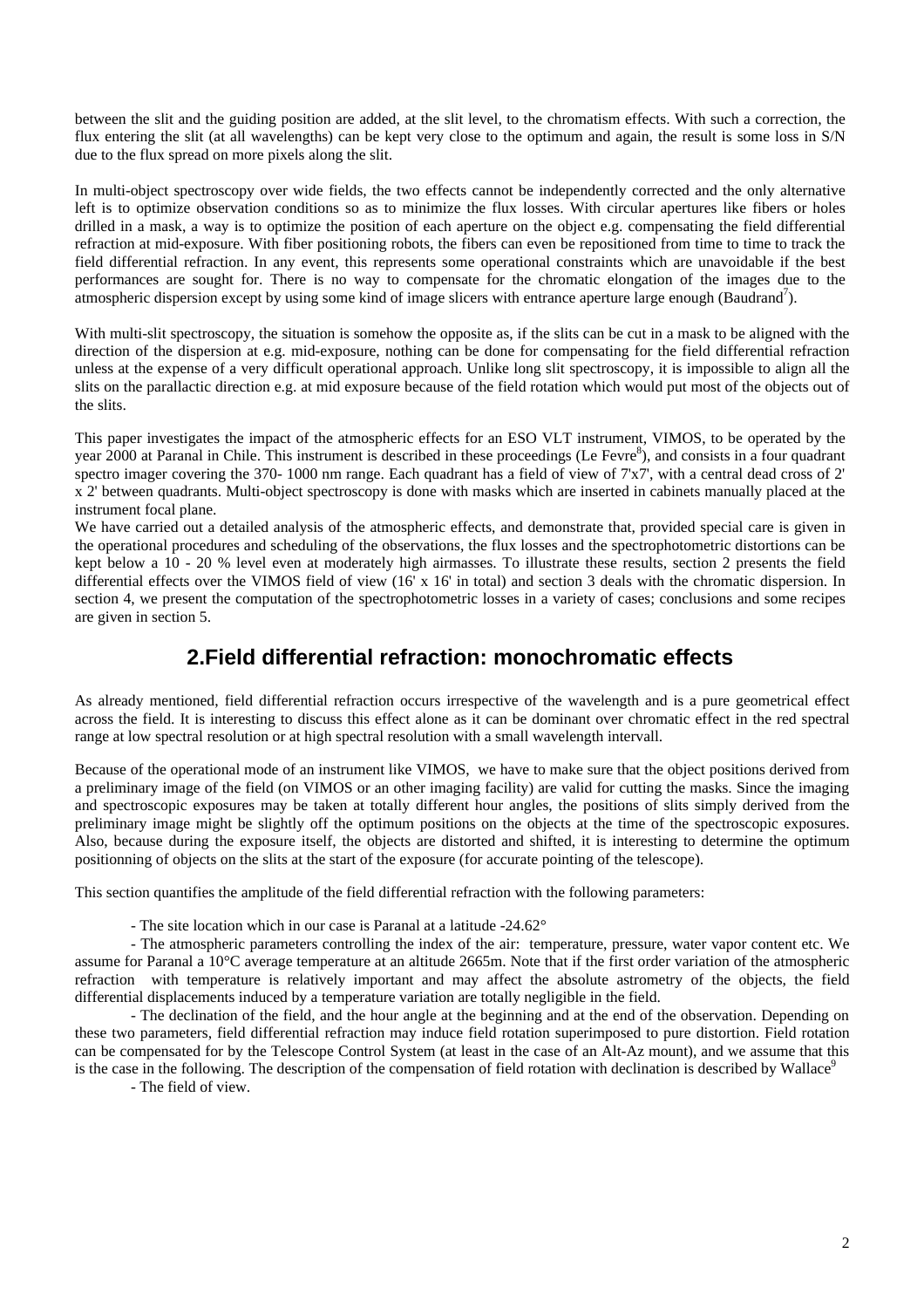- The guiding wavelength. Usually, the guide probe is sensitive in a given wavelength range, which might not coincide with the wavelength of the observation. It is assumed that the Telescope Control System can compensate for this, and mimic guiding at any wavelength. Cuby<sup>4</sup> has extensively discussed the importance of the guiding wavelength.

- The position of the guide probe outside the field of view of the instrument. To minimize the field differential effect all over the field, the guide probe shall ideally guide at the center of the field. Since this is obviously an unrealistic situation, the TCS has again to compensate for off-center guiding by slight motions of the guide probe, as if guiding was done at the center of the field.

- Misalignments between the polar axis of the telescope and the Earth rotation axis which affect equatorial mounts, are not relevant in case of an Alt-Az mount.

The kind of result that we obtain is summarized on figure 1 which shows the motion of the objects across a field of view of 16' x 16' at two declinations, 25° on fig 1a and -75° on fig 1b, for a 4 hours exposure starting 2 hours before meridian. Note that the traces are very similar, because the field rotation has been corrected and that the figures indicate the very minimum field distortion that can be achieved. The small circles indicate the starting points at 2 hourrs before meridian. The amplitude of the effect is  $\sim 0.3$  arcsec at the edges of the field.



**Figure 1.** Field differential refraction for a 4 hour exposure starting -2 hours from meridian: a) for a northern object at a  $+25^{\circ}$  declination; b) for a southern objetc at a -75° declination

The same kind of results can be obtained for different conditions. Table 1 gives a summary of the kind of expected amplitude of the effect for different declinations and exposure times, all exposures centered across meridian.

These results show that the effects of differential refraction can be neglected for zenith distances smaller than  $\sim$  25 degrees. They are at most at the level of the guiding accuracy for exposure up to 2 hours from the meridian Above this approximate limit, some care has to be taken when deriving slit positions from images taken under different hour angle conditions. The tolerances depend on the type of the objects and the characteristics of the spectroscopic observations, e.g slit widths.

> **Table 1.** Maximum field differential refraction between the center and the edge of a 16' x 16' field of view for different declinations and exposure times.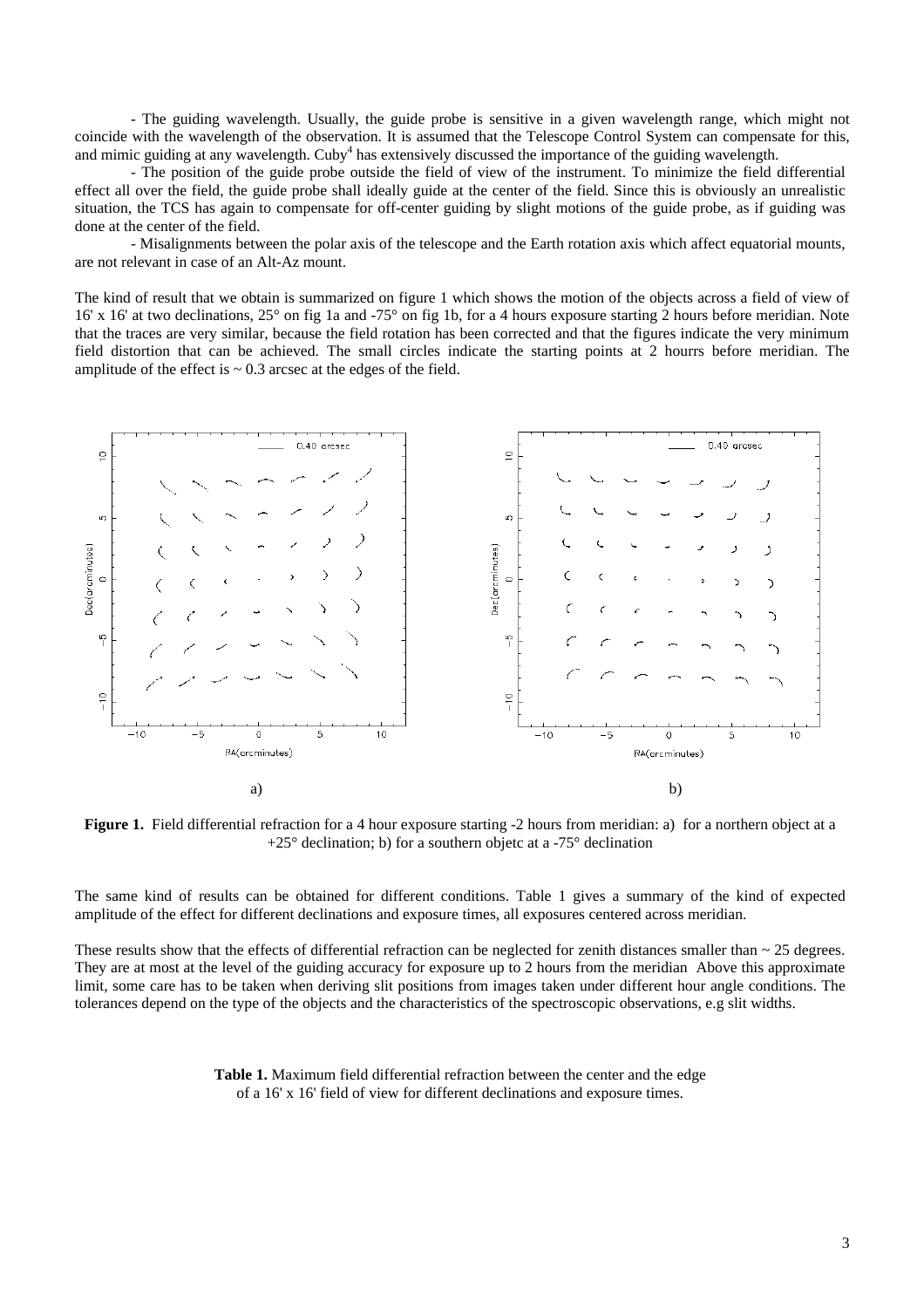| Declination | ±1H   | $+2H$ | ± 3H |
|-------------|-------|-------|------|
| $-75$       | 0.15  | 0,35  | 0.6  |
| $-50$       | < 0.1 | 0,12  | 0.2  |
| $-40$       | < 0.1 | 0.1   | 0.13 |
| $-10$       | < 0.1 | < 0.1 | 0.14 |
|             | < 0.1 | 0.11  | 0.2  |
| 25          | 0.15  | 0.35  | 0.6  |

The motion of the object during the exposures affects the flux passing through the slit. This is illustrated on figures 2a and 2b for a 0.6" starlike profil respectively in case of slits 0.8 x 10 arsec<sup>2</sup> and 1.6 x 10 arsec<sup>2</sup>. Each curve gives the flux variation for different angles  $PA^{\circ}$  (0,10,20,30,45,90) between the image drift direction and the slit. Figure 2a shows that a loss larger than 10% is obtained for drifts of 0.5arsec as soon as this angle is larger than 30°. In case of large slit, Figure 2b shows that the same kind of accuracy is obtained whatever the angle.



**Figure 2.** Flux variation for a stellarlike profil with seeing 0.6", and a slit 0.8 x 10" in case a and 1.6 x 10" in case b, versus the image drift at different orintation from the slit.

As a conclusion we could say that for those fields which may suffer from field differential refraction at the levels indicated above, the procedures to minimize the effects can be to:

- schedule the spectroscopic observations at a time which minimizes the field differential refraction, i.e. centered on meridian and split the total exposure on several nights if necessary.

- carefully correct object coordinates (slit positions) derived from preliminary images from the atmospheric effects, and then apply offsets to the situation corresponding to the spectroscopic observations. Clearly, if the imaging observations are carried out at the same hour angle as the spectroscopic observations, no correction needs to be applied, and this greatly simplifies the problem. Any correction of these effects require a very precise knowledge and modelling of the behaviour of the telescope. These effects are extremely sensitive to the orientation of the polar axis of the telescope in case of an equatorial mount, and to the field rotation compensation in case of an Alt-az mount. In addition, such corrections, whenever necessary, require an a priori knowledge of the scheduling of the spectroscopic observations.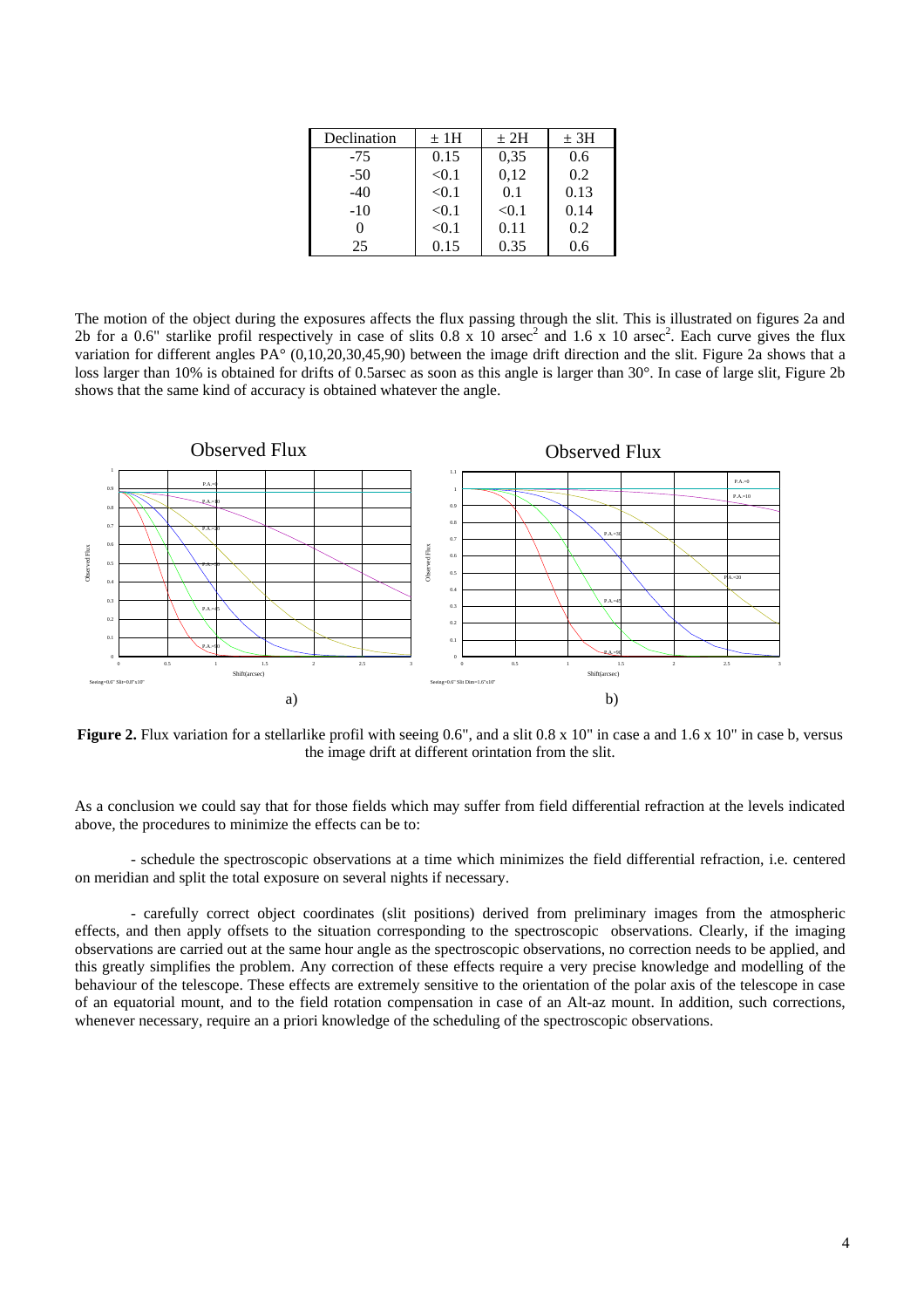### **3.Chromatic differential refraction**

In addition to the previous achromatic effect, the atmospheric dispersion further introduces image elongation, which rotates with time as the hour angle changes. Slit losses now depend on time and wavelength, and the final spectra of the objects are therefore affected in a relative complex way. This strongly depends on the slit width and orientation and the morphology of the objects (point-like, seeing limited, or extended). We present in this section integrated simulations taking into account both field differential refraction and chromatic dispersion. The corresponding flux losses and spectrophotometric distortions are presented in the next section in the case of starlike profile with 1" seeing.

In addition to the parameters controlling the field differential refraction, other are related to the chromatic dispersion:

- The spectral range of the observations. In the following, we will consider three different cases; a blue spectral range (370-650 nm) and a red range (550-1000nm) which correspond to the spectral coverages in the low spectral resolution mode of the instrument and a red spectral range (750-900nm) which corresponds to a higer spectral resolution mode

- The effective guiding wavelength of the telescope which is a key parameter to be controlled. This will become more explicit latter in this section. The actual guiding wavelength (as defined by the guide camera characteristics) does not necessarily coincide with the central wavelength of the observation and it is therefore necessary that the Telescope Control System can simulate guiding at any wavelength. For the aforementioned spectral ranges, the effective guiding wavelengths which balance - and therefore minimize - the effects at the edges of the ranges are:

- 0.45 micron for the [0.37-0.65] micron range
- 0.68 micron for the [0.55-1.00] micron range
- 0.82 micron for the [075-0.9] micron range

These wavelengths will subsequently be referred to as optimum guiding wavelengths.





- The spectral range of the guide probe. The smaller this range, the smaller the dependency of guiding with the spectral type of the guiding star. In the case of the VLT, this spectral range is relatively small and in the red, so that variations of the simulated guiding wavelength with the color of the guiding star are negligible.

The importance of the choice for the guiding wavelength on the resulting effects of the atmospheric dispersion is illustrated on figures 3 and 4 in the case of a large spectral range, either in the blue or in the red. The figure 3a shows the integrated effects of field differential refraction and chromatic dispersion for Paranal, in the blue range, for a declination of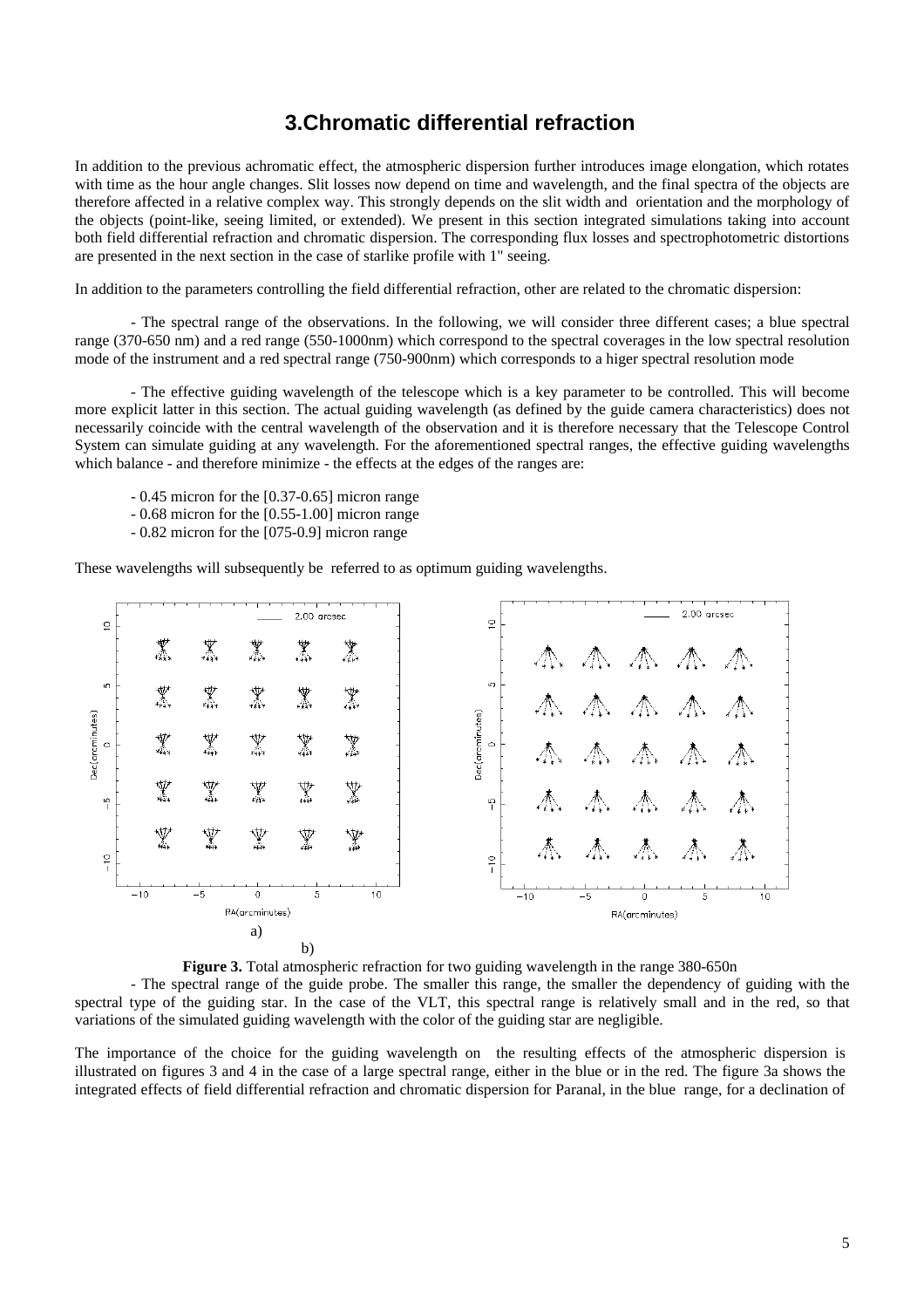-75 degrees, and a 4 hour integration starting 2 hours before meridian. In this case, the effective guiding wavelength is optimized to balance the shifts in the blue and the red edges of the range. The amplitude of the image degradation is quite important, about 1" and much higher than the sole field differential refraction.

Figure 3b shows the dramatic effect of guiding at a non-optimized wavelength, in this case, a wavelength corresponding to the red edge of the spectral range. The amplitude of the image motions at the blue edge of the spectral range is roughly 2 times that of the previous case.

These figures also illustrate that in the blue range, the global refraction effect is dominated by the chromatic effects over the field differential refraction.

Figure 4a and 4b are similar to figures 3a and 3b, for the red range case. Note the different scale of the motion. As expected, the amplitude of the chromatic effect is clearly much smaller than in the blue range but also, as it can be seen at the edge of the field, the field differential refraction is not negligible.



**Figure 4.** Total atmospheric refraction for two guiding wavelength in the range 550-100nm

Figure 5a and 5b illustrate the case of a smaller spectral range, which correponds to the high spectral resolution mode of the instrument. The chromatic effect is significantly reduced (note the change in scale), but this time, of the same order or less than the field differential effects. Figure 5a corresponds to a declination of 25°, figure 5b to a declination of -75°.

The purpose of all these illustrations was to visualize the complexity of the phenomena and give an idea of their amplitude. A simple conclusion is that when the chromatic effects are dominant, the traces of the image drifts are elongated along the meridian (at least in the cases considered) in all the field, provided the guiding is done at the optimum guiding wavelength. This simple remark suggests to place the slit in the direction of the meridian at mid exposure to minimize the flux losses during the exposure. When the two effects are of the same order, there is no more common orientation of the image drifts in all the field and the minimization is not so obvious. The amplitude of the object motion shown on figure 5 in case of high spectral resolution is small but the slits have also to be smaller (less than 1") and the scientific programs could call for higher accuracy and also benefit from a minimization process. After the phenomenologic approach above, the interesting fact is to investigate quantitatively, the consequences of the global atmospheric effects on the flux losses and the spectrophotometric distortions of the spectra. We adress this point in the next section.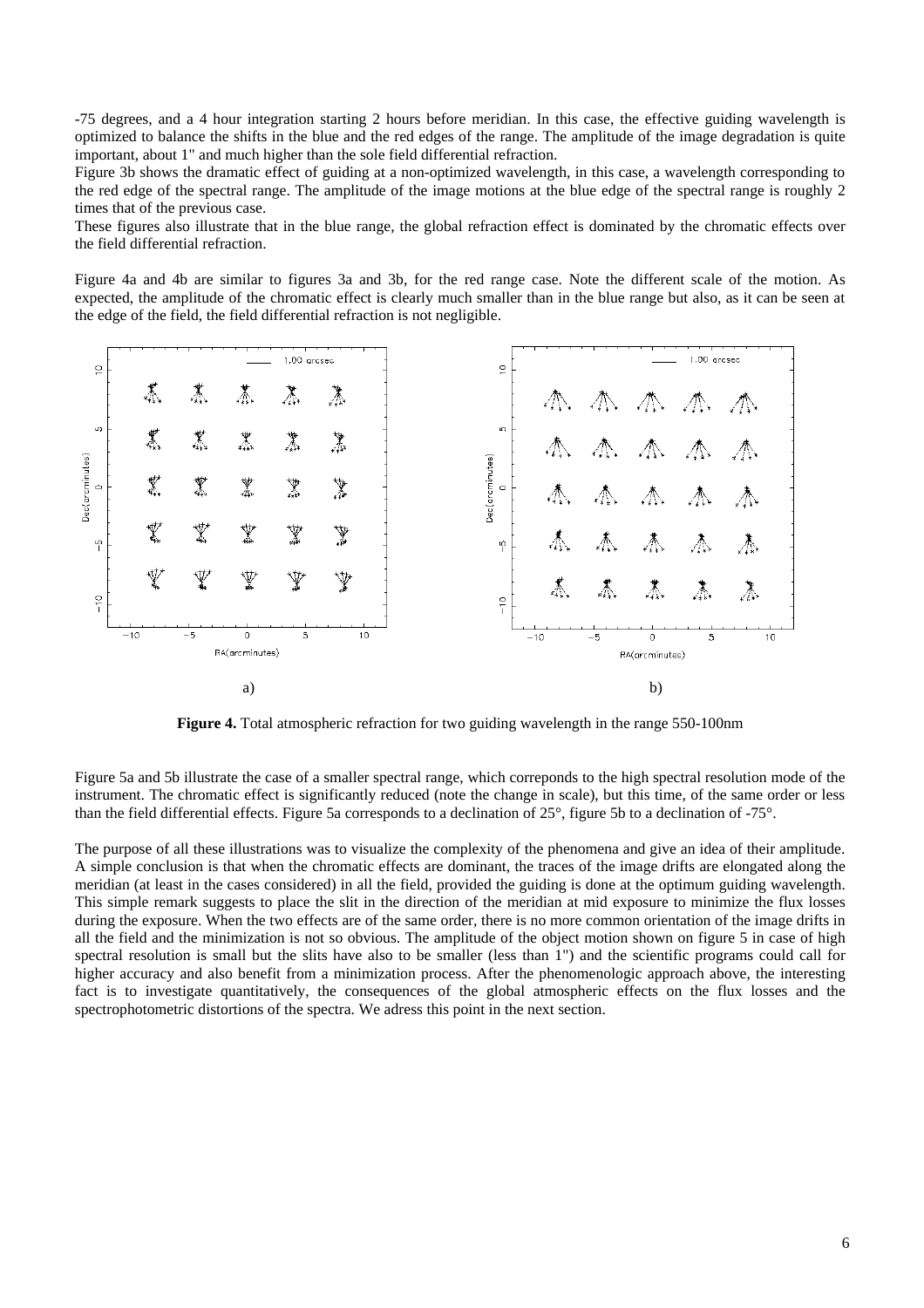

**Figure 5**. Atmospheric refraction in case of a wavelength range 750-900nm at two different declinations.

#### **4.Flux losses and spectrophotometric distortions**

In computing the slit losses with time and wavelength, the parameters to be added to the previous study are:

- The orientation of the slits wrt the dispersion direction at any time during the exposure.

- The positions of the slits wrt the positions of the objects during the exposure due to field differential refraction (see previous section). In the following, it is assumed that the slit center coincide with the objects at mid-exposure at the optimum guiding wavelength (best case) and that the slits are aligned on meridian at mid exposure. From the study above, this is clearly suggested to minimize the flux losses, at least at consequent zenith angles. We will see latter that the situation is different at low zenith angles but in this case, the phenomena have a lower amplitude.

- The seeing, the object morphology and the slit widths. In the following, we will assume  $1 \times 10$ " slits, and image sizes of 1" with gaussian distribution.

The slit losses with time are shown on figure 6 on a selection of points across (center, edges and corners) the field of view in the conditions indicated above, in the red range, at a declination of -75 degrees. The dashed line corresponds to 0.55 micron, the solid one to 0.68 micron (guiding wavelength), and the dot-dashed line to 1.0 micron. The slit is aligned with meridian at mid exposure. The flux losses at the edges of the spectral range are at the level of 20% at the beginning or at the end of the exposure.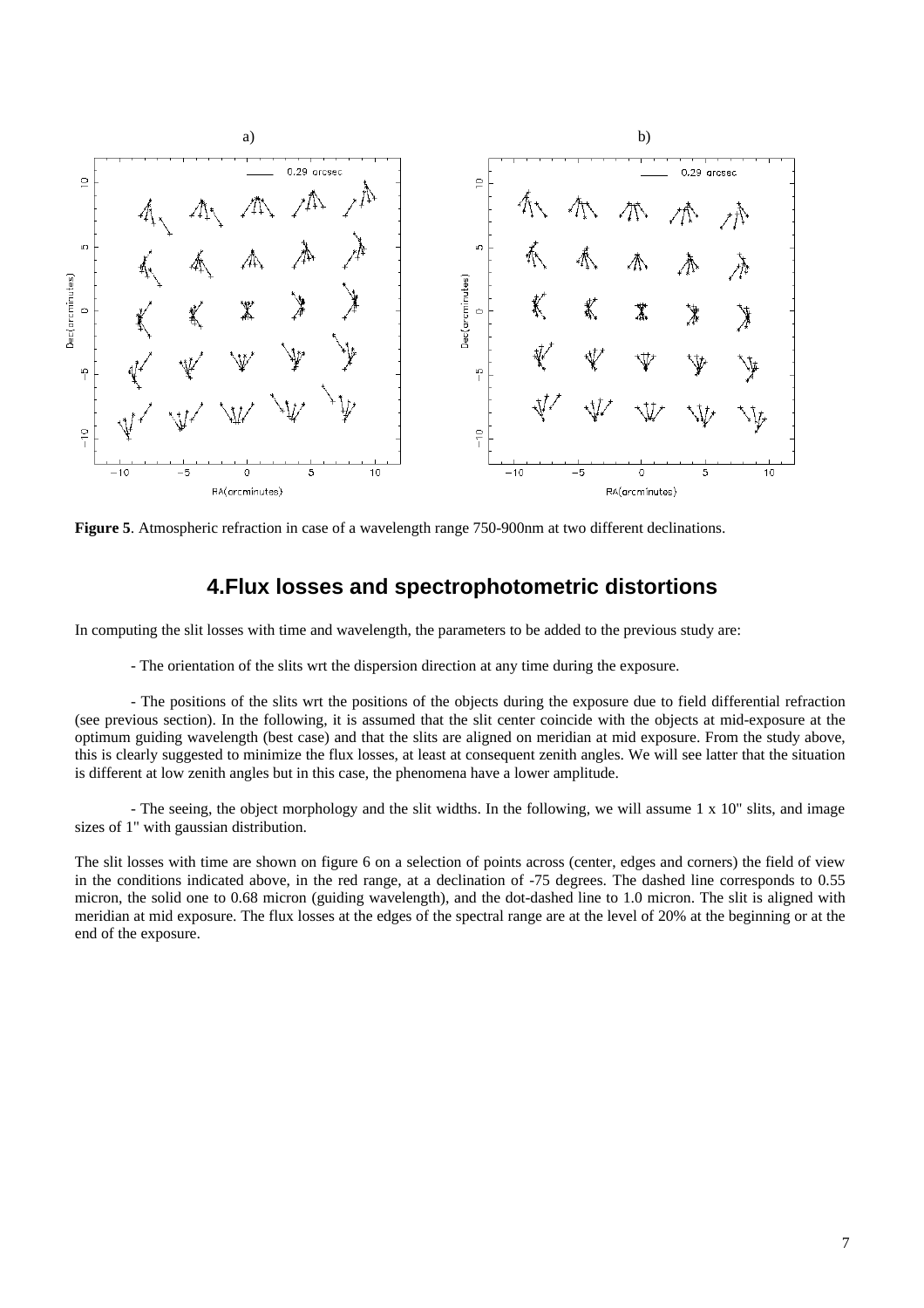

Figure 6. Slit losses versus time at 3 wavelengths (550,680,1000nm) for different positions in the field

The integrated spectra over time, assuming a flat input spectrum is shown in figure 7.

This example shows that for objects at zenith angle less than 50° at meridian, the maximum variations of the spectra are less than 13% in the red spectral range considered, everywhere in the field. Figure 8 is identical to figure 7, but in the blue range. The distortions are obviously more pronounced, but still in the 20% limit.

In the blue, the spectral distortion has about the same shape in all the field, which is consistent with the fact that the chromatic effect is predominant. In the red, the amplitude is smaller but the spectral distortion depends much more on the position of the objects in the field, because the field differential refraction is no more negligible.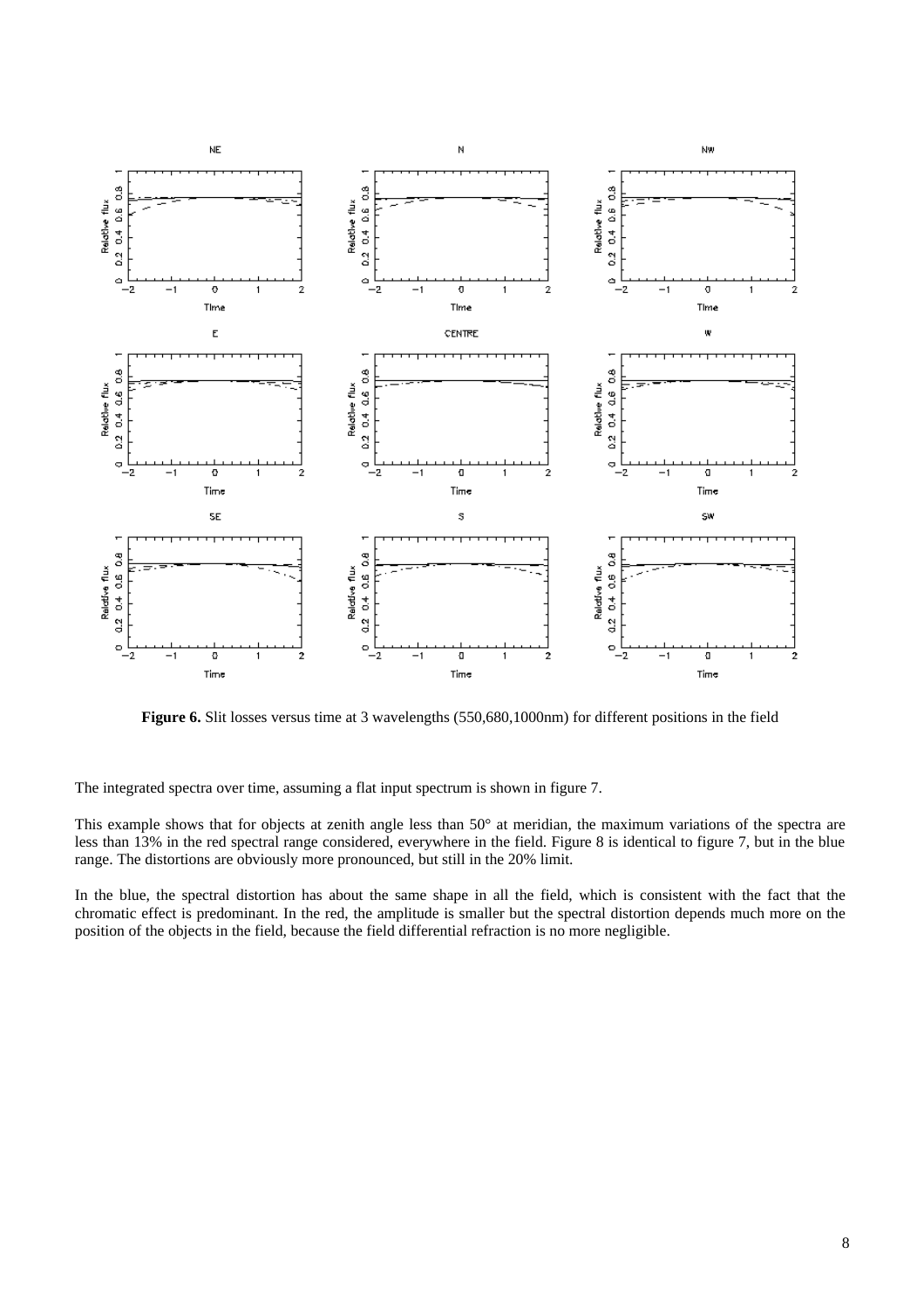

**Figure 7**. Distorted spectra in the red range on a 4 hours exposure starting 2 hours East at the same positions in the field than on figure 6.

.



**Figure 8**. Same as figure 7 but in the blue spectral range.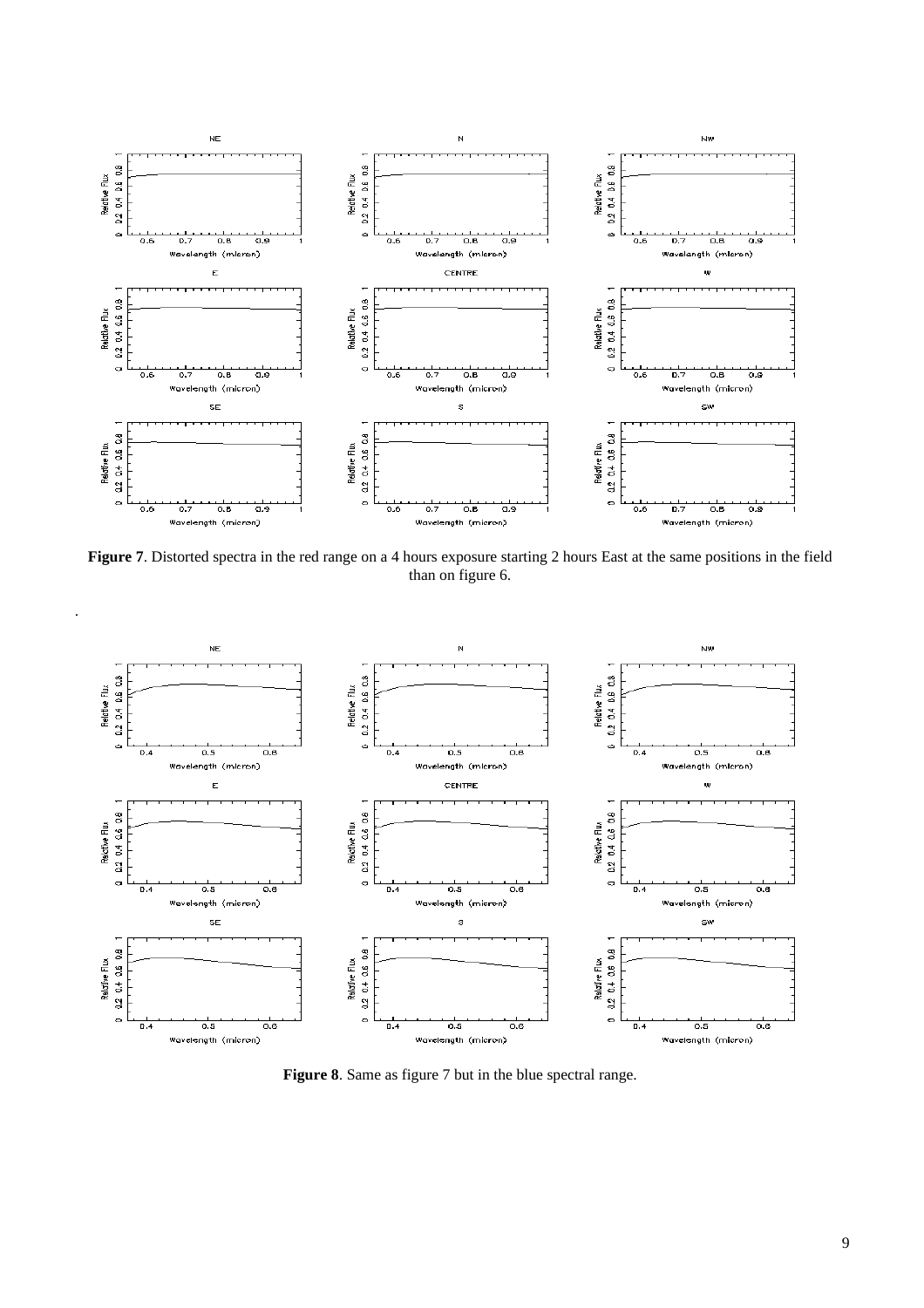In the previous study, at large zenith distances, we have been naturally lead to align the slit on the parallactic direction at meridian to minimize the spectral distortion. On figure 9, we give an illustration of how dramatic can be the effect of an uncorrect orientation of the slit. In this case, the slit is aligned in the worse direction, perpendicular to the meridian, i.e. perpendicular to the parallactic dirrection at mid-exposure. The figure shows that, in this improbable case, the amplitude of the spectral distortion can be as large as 60%.



**Figure 9.** Distorted spectra in the same conditions as figure 8 but with the slit oriented at 90° from the parallactic direction at mid exposure

This example shows that the orientation of the slit has to be carefully optimized for the time of the spectroscopic observation. Obviously, for fields close to zenith at meridian, the dispersion direction evolves essentially along an East-West axis and this is the preferred direction for aligning the slits, which means at right angle from the previous case. If the exposures are centered on the meridian, there are a priori only these two directions to optimize the observations. In case where the exposure would not be centered on the meridian, the situation would be more complex.

The figures 7 to 9 illustrate the fact that at low resolution (ie. large spectral range), the spectrum distortions are dependent of the position of the objects in the field, although they all roughly share an identical distortion shape, at least in the blue. Recovering the true spectrum distributions by applying an "atmospheric response function" seems difficult to achieve in practice, as the distortions further depend on the size of the objects, their exact positions wrt the slits, etc. To say that the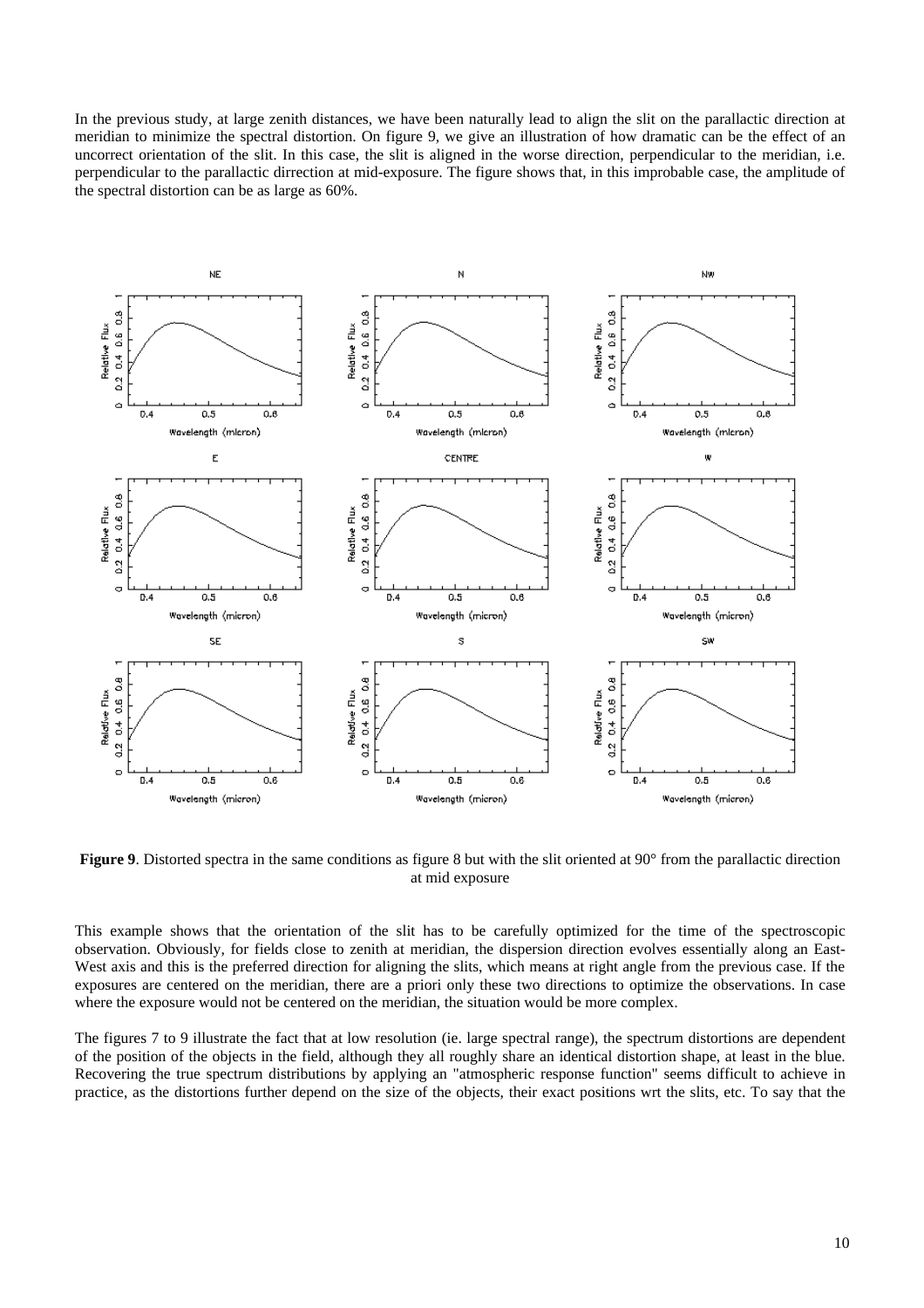results of this section are more aimed at providing an estimate of the amplitude of the effects than to provide recipes for cancelling out the effects.

To quantify a little more the results, we introduce a spectrum distortion parameter defined as the ratio (Flux Max - Flux Min) / Flux Max in the spectral range considered. Table 2 gives some figures for this parameter . The conditions are 4 hours exposures starting 2 hours East of meridain , different declinations, two spectral ranges, one in the blue and the other in the red, and two seeing / slit width cases. The slit is aligned with the parallactic direction at meridian except for the -25 declination where it is perpendicular.

**Table 2.** Spectrum distortion (in percent) with declination at two spectral ranges for two seeing/slit width cases. "

|                          | Maximum distortion, at the edges of the field |         |             |       |  |
|--------------------------|-----------------------------------------------|---------|-------------|-------|--|
|                          | Red                                           |         | Blue        |       |  |
| Declination <sup>o</sup> | 0.5" / 0.5"                                   | 1" / 1" | 0.5" / 0.5" | 1"/1" |  |
| $-75$                    | 25%                                           | 10%     | 50%         | 25%   |  |
| $-50$                    | 10%                                           | 2%      | 25%         | 10%   |  |
| $-25$                    | $0*$                                          | ∩*      | $0*$        | ∩*    |  |
|                          | 10%                                           | 2%      | 25%         | 10%   |  |
| 25                       | 25%                                           | 10%     | 50%         | 25%   |  |

#### **5.Conclusion**

We have quantified the effects of atmospheric dispersion and field differential refraction in case of a 16'x 16' field of view at Paranal, in two spectral ranges. We have shown that the amplitude of the effects can easily be kept below 20% for zenith angle at meridian less than  $50^{\circ}$  and 4 hours exposures, even in the blue, provided that care is taken in preparing the observations. Much more dramatic effects up to 100 % flux losses can easily arise if the adequate procedures are not taken.

The discussion has shown that the atmospheric effects for spectroscopy over wide fields can be minimized provided that:

- The Telescope Control System is well designed and allows to simulate guiding at any wavelength and at the center of the field of view, irrespective of the actual spectral range and position of the guide probe.

- In addition, the Telescope Control System, for an alt-az mount, shall be able to compensate for field rotation induced by the atmosphere, in addition to the field rotation induced by the Earth rotation.

- The spectroscopic observations are well scheduled in time (e.g. hour angle), so that the slit positions can be safely aligned with the dispersion direction eg. at mid-exposure. In practice, the simplest way should be to schedule all spectroscopic observations at meridian, whenever possible, with exposure time compatible with the maximum zenith angle acceptable. This could lead to a scenario where the observations could be splitted on several nights. Clearly, such a scheme is only possible in a service mode operation of the telescope, provided that the scheduled observations are well distributed in hour angles during a given period of time.

- Ideally, the preliminary observations (when slit positions are derived from a preliminary image of the field with the same instrument, and not from a catalogue of coordinates), should be performed at the same hour angle as the forthcoming spectroscopic observations. This would avoid to compute and remove the effects of the field differential refraction on these images, before retrofitting them for the conditions of the spectroscopic follow-up. If not, the Mask Preparation Software must carefully handle all these conditions.

- The most important constraint is that, because the slits shall have a preferred direction during the spectroscopic observations and the field is a square, the preliminary images shall be taken with a predefined orientation on sky, if the